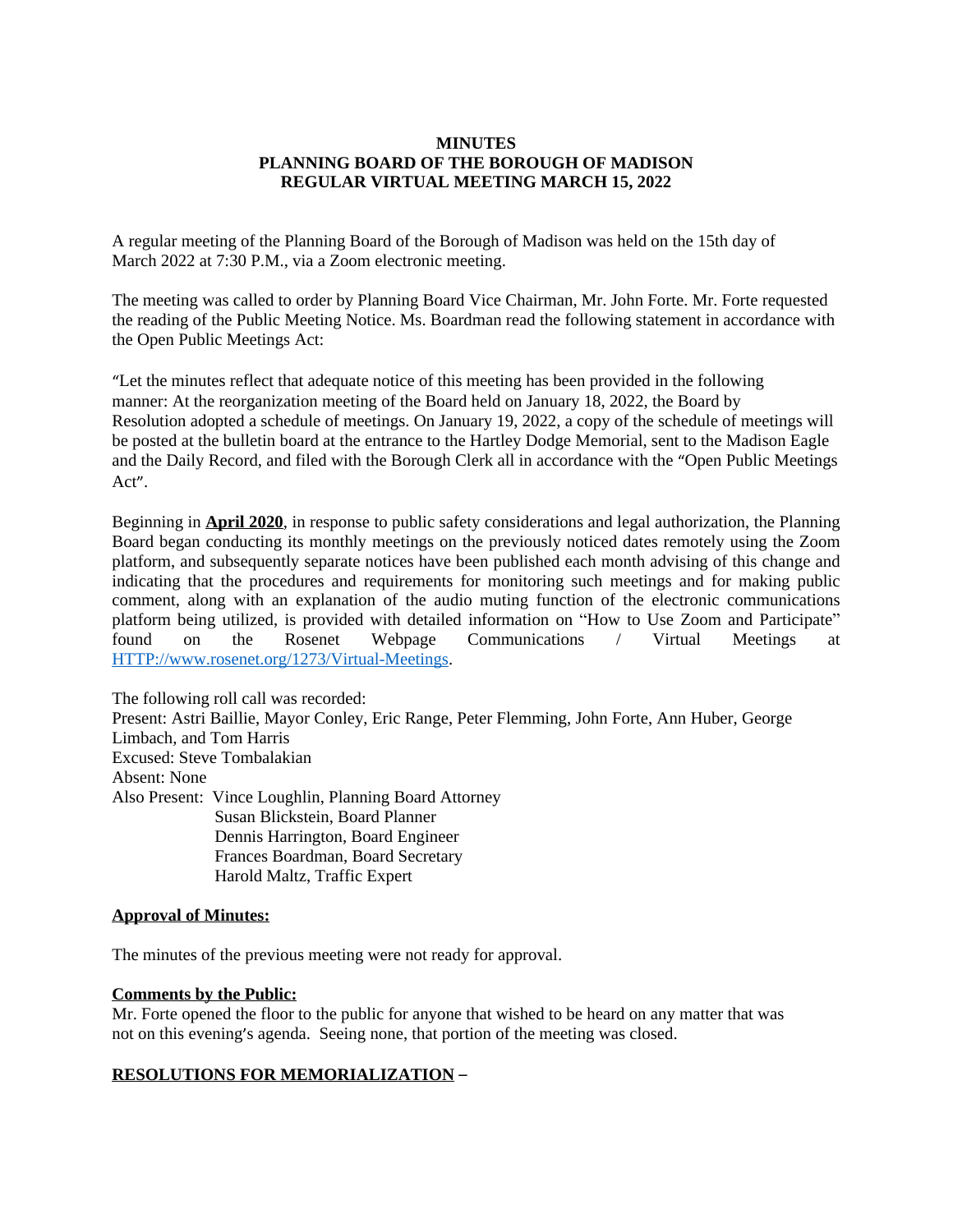## **OLD BUSINESS** –

**CASE NO. P 21-007 Preliminary & Final Site Plan with Variances RPM Development, LLC 28 Walnut Street & Community Place Block: 1601, Lots: 42 and 1.01**

A transcript of this evening's meeting is being prepared by Laura Carucci.

Mr. Azzolini provided a brief recap of the previous meetings held on February 15, 2022 and March 1, 2022 regarding this application. Changes have occurred to the plan after discussion with Borough Professionals and hearing the neighbors' concerns.

Mr. Kevin Shelly, Shorepoint Engineering remains under oath. Mr. Shelly began by sharing his screen. Marked into evidence was:

Exhibit A-6: Updated layout of 28 Walnut Street, prepared by Shorepoint Engineering, dated March 15, 2022

Mr. Shelly stated that the site had been revisited and an updated layout of the buildings was discussed. Mr. Shelly testified that the front of the building has been shifted back five feet towards the rear of the property line. This has created a new variance of a 25.5-foot rear setback. There is a slight increase in the impervious lot coverage by .3%.

The proposed retaining wall constructability was discussed, and Mr. Shelly stated that this retaining wall would not compromise the adjacent property.

Mr. Shelly had no further testimony. Mr. Forte opened the meeting to the Board members and Borough Professionals for questions of Mr. Shelly.

Mr. Harrington inquired about the swale grading. Mr. Shelly responded that the integrity of the swale would be maintained. Mr. Harrington commented on the retaining wall and recommended that a condition in the resolution if approved state that test pits be done at certain locations on site. A variance for the height of the retaining wall and fence exceeding the Ordinance was discussed.

Dr. Blickstein asked Mr. Shelly what the distance from the front of the building on Walnut Street to the edge of the sidewalk was. Mr. Shelly responded that it was 36.3 feet from the covered front porch to Walnut Street.

Mr. Limbach inquired about a revised landscape plan. Mr. Shelly stated that one was not being presented this evening, but one would be prepared.

There were no further questions from the Board, Mr. Forte then opened the meeting to the public for questions.

Larry Wickman, 33 Walnut Street was sworn in. Mr. Wickman asked how far the retaining wall being proposed was from Walnut Street. Mr. Shelly answered 33.86 feet. Mr. Wickman asked if the applicant had considered reducing the number of units. Mr. Shelly stated "No".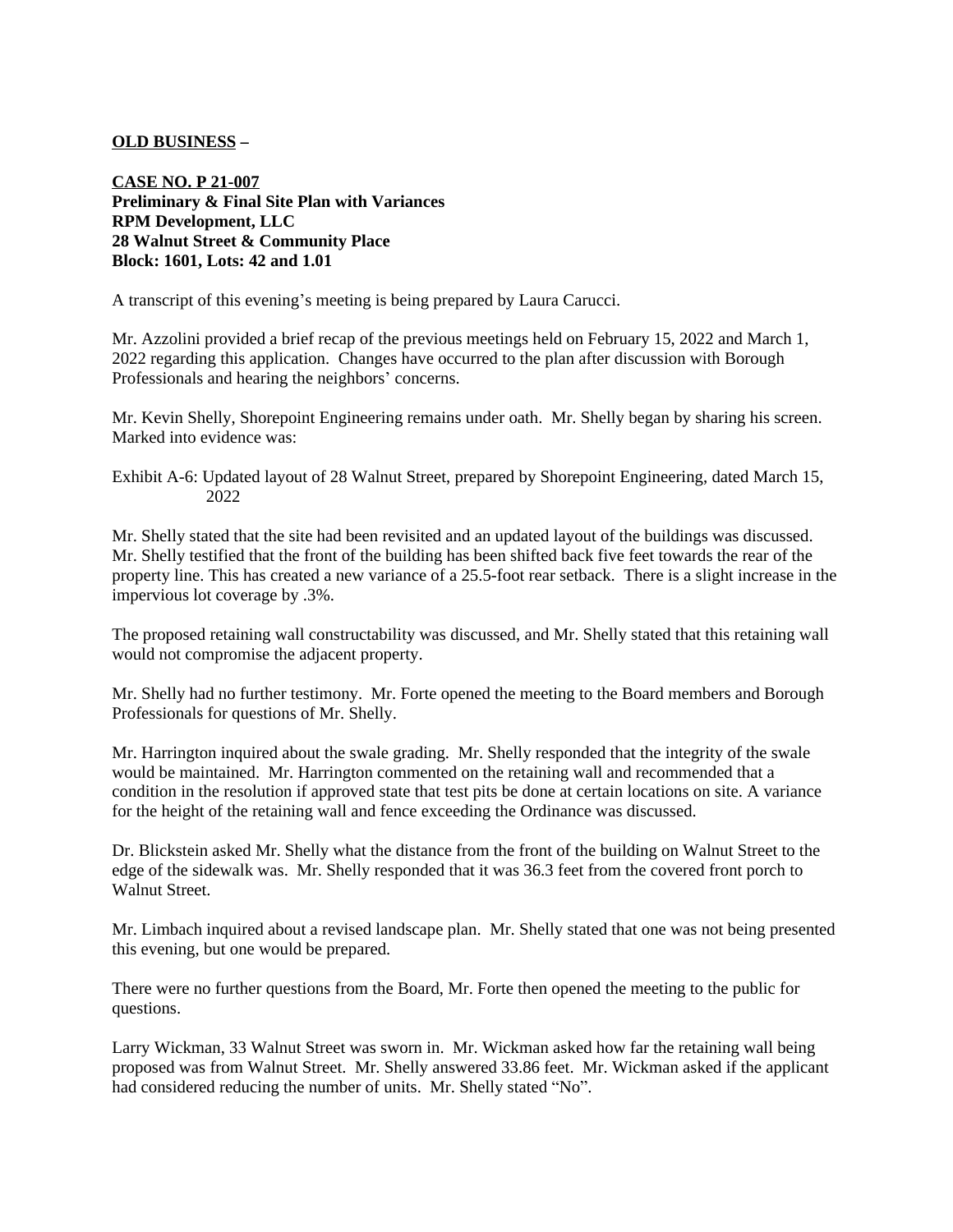Mr. Denis Castanon, 39 Walnut Street inquired if the applicant had considered changing the entrance and exit into the site, having the entrance closer to Ridgedale Avenue and the exit closer to Central Avenue School. Mr. Shelly stated that it was not considered.

Ms. Pat Schultz, 57 Ridgedale Avenue asked what could be done to ensure the safety of the children and pedestrians. Mr. Shelly stated that the buildings were shifted back five feet to ease the concerns of the community.

Jennifer Baumgartner, 31 Walnut Street asked if the trees on the west side of the property line were going to be removed. Mr. Shelly answered "Yes".

Mr. Alberto Luzarraga, Esq. asked if there were going to be any plantings proposed for the retaining wall. Mr. Shelly stated that there is no additional landscaping being proposed.

There being no further questions from the public that portion of the hearing was closed.

Mr. John McDonough remains under oath. Mr. McDonough provided testimony regarding the five foot shift to the rear of the buildings. He stated that this shift provides a 25% front and rear setback with is compatible with the homes across the street. He also stated that the .3% increase in Impervious Coverage is a very modest increase and these variances will have a minimal impact on the application.

Mr. Forte asked the Board and Borough Professionals if they had any questions for Mr. McDonough, seeing none he opened the meeting to questions from the public.

Mr. Denis Castanon, 29 Walnut Street asked if pavers were considered to decrease the impervious coverage. Mr. Azzolini stated that pavers are being utilized in the interior walkways between Building B and C.

There were no further questions from the public. Mr. Forte closed that portion of the hearing.

The presentation this evening by Mr. Azzolini was completed.

At this time, Mr. Forte opened the meeting to the public for comments.

Each member of the public wishing to speak this evening was sworn in prior to his or her comments.

Mohamad Seyam, 36 Central Avenue, stated that he was not in favor of the application. He feels that the buffer being provided to the school is lacking.

Ms. Lois Bhatt, 117 Green Avenue, is in full support of this application.

Mrs. Jennifer Baumgartner, 31 Walnut Street, is in opposition to this development. She feels that the development is too dense for the area in which it is being proposed.

Ms. Joanna Ortynska, 43 Ridgedale Avenue, has serious concerns with the number of units proposed. She feels that the development has no charm and urges the Borough to work with the developer.

Mr. Denis Castanon, 29 Walnut Street, asked the Board to hear the concerns of the neighborhood. Safety is a large concern. He echoed the comments of the others stating that the density of the project is a concern.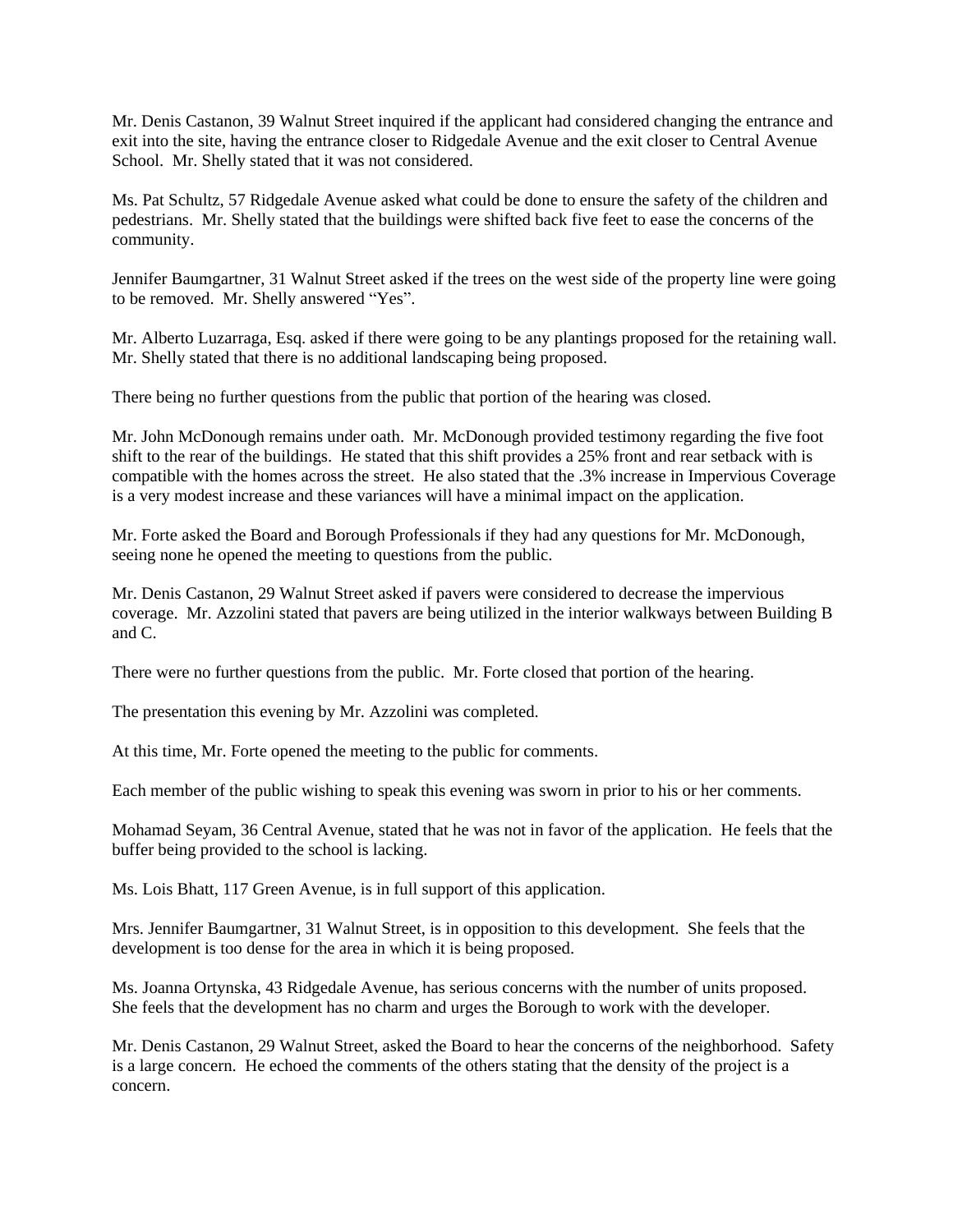Mr. Steve Esposito, 5 DeHart Place, stated that the project needs modifications. He echoed the sentiments of his fellow neighbors stating the density and safety issues.

Ms. Pat Schultz, 57 Ridgedale Avenue, agreed with her neighbors and is in opposition of this project.

Mr. Ethan Yoesting, 33 South Street, is in support of this development agreeing with the comments made by Ms. Bhatt. He does not feel that safety is an issue with this project.

Ms. Janine Hansons, 15 Walnut Street, has concerns with the number of units and is in opposition of this development.

Ms. Susan Wickman, 33 Walnut Street, stated that this development is squeezing in too many units into a small area. She feels that this development is unfair to all concerned.

Mr. Larry Wickman, 33 Walnut Street, stated that the development of the 14 units on Community Place will have no privacy from Central Avenue School. Street parking spaces are being lost on Walnut Street. He feels that the traffic study that was done is flawed and this development will create traffic problems on Walnut Street, Ridgedale Avenue and Central Avenue.

Mr. Andrew Dutton, 7 DeHart Place, feels that this is a massive project on a small lot and needs to be scaled down. He is in opposition to this project.

Ms. Catherine Thompson, 29 Walnut Street, agrees with the previous statements of her neighbors and is in opposition to this project.

Mr. Paul Daly, 32 Longview Avenue, expressed his support of the development.

There were no further comments by the public. Mr. Azzolini provided his closing statement.

Mr. Forte asked Dr. Blickstein to provide an overview on the redevelopment plan/project. Dr. Blickstein stated that a redevelopment plan/project is not a typical application. There are dates that need to be meet and a very tight schedule. The Borough has worked with the Developer from concept to site plan. During testimony, justifications for the proposed application have been provided.

The hearing was closed and the Board began its deliberation.

Mr. Loughlin provided a list of conditions that would be incorporated into the resolution as discussed during these hearings. Mr. Forte asked for a motion to approve the application with the conditions outlined this evening, this motion was made by Ms. Baillie, seconded by Ms. Huber.

The following roll call was recorded:

"Ayes" – Mayor Conley, Mr. Range, Ms. Baillie, Mr. Flemming, Mr. Forte, Ms. Huber, Mr. Limbach and Mr. Harris "Nays" - None

## **NEW BUSINESS – None**